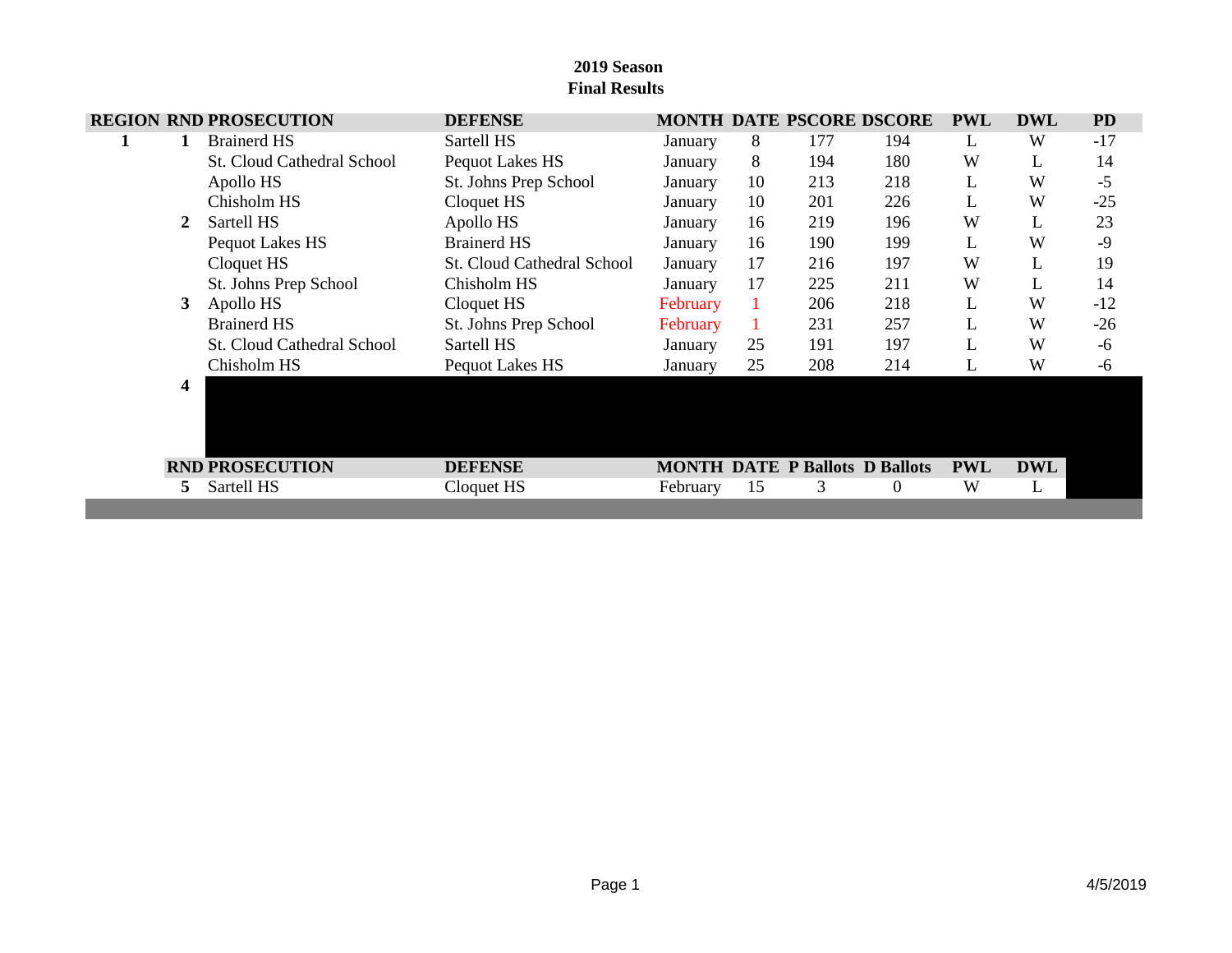|   |   | <b>REGION RND PROSECUTION</b> | <b>DEFENSE</b>            |          |              |                                       | <b>MONTH DATE PSCORE DSCORE</b> | <b>PWL</b>   | <b>DWL</b> | <b>PD</b> |
|---|---|-------------------------------|---------------------------|----------|--------------|---------------------------------------|---------------------------------|--------------|------------|-----------|
| 2 |   | Ashby HS                      | West Central White        | January  | 10           | 203                                   | 218                             | L            | W          | $-15$     |
|   |   | <b>West Central HS</b>        | <b>Battle Lake HS</b>     | January  | 10           | 215                                   | 224                             | L            | W          | $-9$      |
|   |   | Bemidji HS White              | Albany HS White           | January  | 11           | 199                                   | 196                             | W            | L          | 3         |
|   |   | Albany HS                     | Bemidji HS                | January  | 11           | 208                                   | 197                             | W            | L          | 11        |
|   |   | <b>Battle Lake HS</b>         | Albany HS                 | January  | 17           | 196                                   | 204                             | L            | W          | $-8$      |
|   |   | Albany HS White               | Ashby HS                  | January  | 17           | 207                                   | 188                             | W            | K          | 19        |
|   |   | Bemidji HS                    | <b>West Central HS</b>    | January  | 18           | 204                                   | 210                             | $\mathbf{L}$ | W          | $-6$      |
|   |   | <b>West Central White</b>     | Bemidji HS White          | January  | 18           | 209                                   | 217                             | L            | W          | $-8$      |
|   | 3 | Bemidji HS White              | <b>Battle Lake HS</b>     | February | $\mathbf{1}$ | 229                                   | 220                             | W            | L          | 9         |
|   |   | Ashby HS                      | Bemidji HS                | February | $\mathbf{1}$ | 202                                   | 227                             | L            | W          | $-25$     |
|   |   | Albany HS                     | <b>West Central White</b> | January  | 25           | 198                                   | 185                             | W            | L          | 13        |
|   |   | <b>West Central HS</b>        | Albany HS White           | January  | 25           | 205                                   | 192                             | W            | L          | 13        |
|   | 4 |                               |                           |          |              |                                       |                                 |              |            |           |
|   |   | <b>RND PROSECUTION</b>        | <b>DEFENSE</b>            |          |              | <b>MONTH DATE P Ballots D Ballots</b> |                                 | <b>PWL</b>   | <b>DWL</b> |           |
|   |   | Albany HS                     | Bemidji HS White          | February | 13           | 3                                     | $\mathbf{0}$                    | W            | L          |           |
|   |   |                               |                           |          |              |                                       |                                 |              |            |           |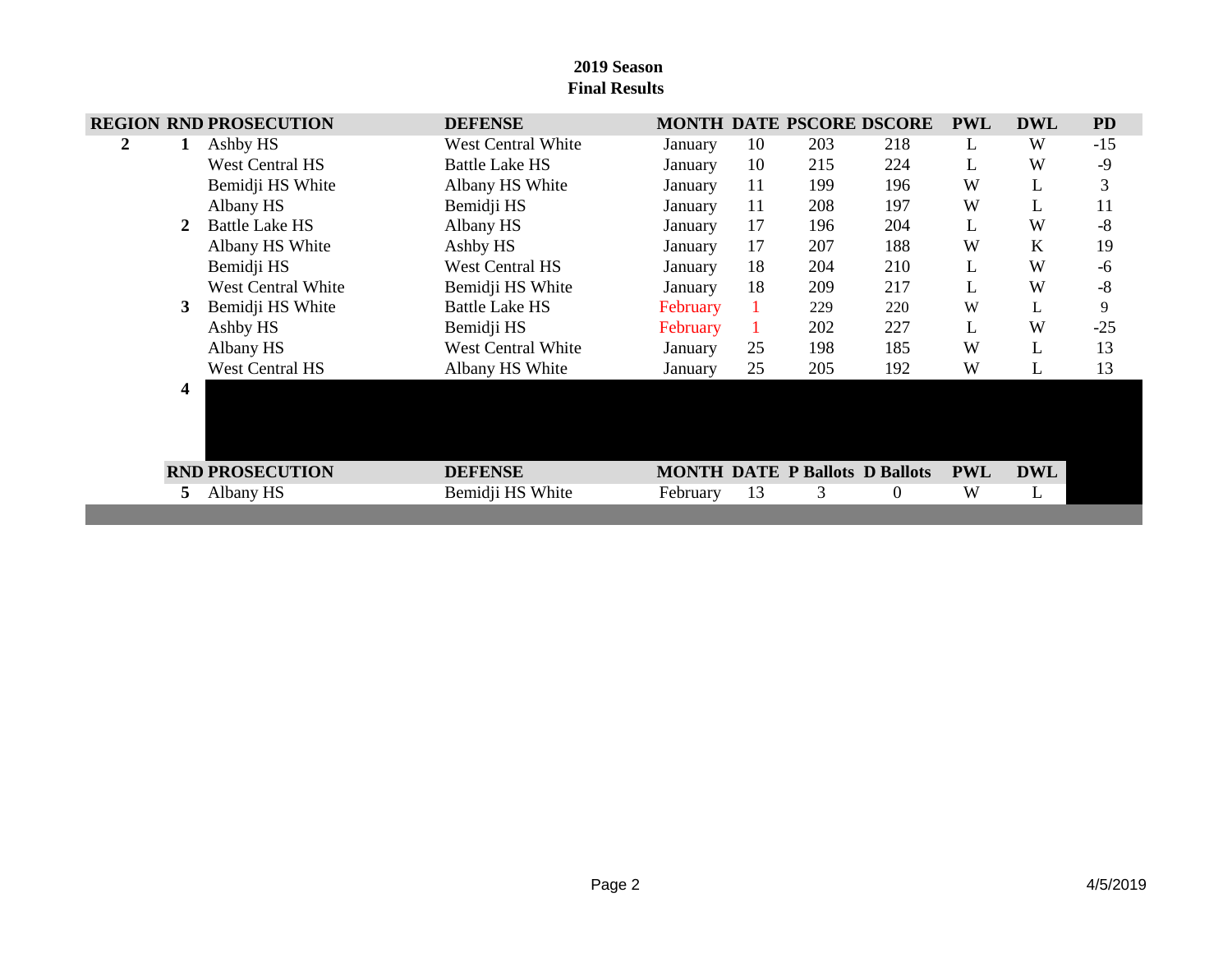|   |    | <b>REGION RND PROSECUTION</b> | <b>DEFENSE</b>            |          |                |     | MONTH DATE PSCORE DSCORE              | <b>PWL</b>  | <b>DWL</b> | <b>PD</b> |
|---|----|-------------------------------|---------------------------|----------|----------------|-----|---------------------------------------|-------------|------------|-----------|
| 3 | 1  | Cambridge Isanti HS           | Watertown-Mayer HS        | January  | 10             | 215 | 225                                   | L           | W          | $-10$     |
|   |    | Princeton HS                  | Cambridge Isanti HS White | January  | 10             | 230 | 209                                   | W           | L          | 21        |
|   |    | <b>Buffalo HS</b>             | <b>STMA HS Blue</b>       | January  | 10             | 194 | 167                                   | W           | L          | 27        |
|   |    | <b>STMA HS</b>                | <b>Buffalo HS White</b>   | January  | 10             | 179 | 187                                   | L           | W          | $-8$      |
|   |    | <b>Buffalo HS Red</b>         | <b>STMA HS White</b>      | January  | 11             | 236 | 213                                   | W           | L          | 23        |
|   |    | <b>Glencoe Silver Lake HS</b> | New Century Academy       | January  | 11             | 214 | 204                                   | W           | L          | 10        |
|   | 2  | <b>STMA HS Blue</b>           | Glencoe Silver Lake HS    | January  | 17             | 190 | 230                                   | L           | W          | $-40$     |
|   |    | New Century Academy           | <b>Buffalo HS Red</b>     | January  | 17             | 175 | 238                                   | L           | W          | $-63$     |
|   |    | <b>STMA HS White</b>          | Cambridge Isanti HS       | January  | 18             | 209 | 213                                   | L           | W          | $-4$      |
|   |    | Cambridge Isanti HS White     | <b>STMA HS</b>            | January  | 18             | 215 | 227                                   | L           | W          | $-12$     |
|   |    | <b>Buffalo HS White</b>       | Princeton HS              | February | $\overline{7}$ | 218 | 206                                   | W           | L          | 12        |
|   |    | Watertown Mayer HS            | <b>Buffalo HS</b>         | February | $\overline{7}$ | 246 | 230                                   | W           | L          | 16        |
|   | 3  | <b>STMA HS</b>                | Watertown-Mayer HS        | January  | 22             | 204 | 222                                   | L           | W          | $-18$     |
|   |    | Princeton HS                  | <b>STMA HS White</b>      | January  | 22             | 223 | 234                                   | $\mathbf L$ | W          | $-11$     |
|   |    | Cambridge Isanti HS           | <b>Buffalo HS White</b>   | January  | 24             | 213 | 210                                   | W           | L          | 3         |
|   |    | <b>Buffalo HS</b>             | Cambridge Isanti HS White | January  | 24             | 228 | 200                                   | W           | L          | 28        |
|   |    | <b>Glencoe Silver Lake HS</b> | <b>Buffalo HS Red</b>     | January  | 25             | 214 | 237                                   | L           | W          | $-23$     |
|   |    | <b>STMA HS Blue</b>           | New Century Academy       | January  | 25             | 194 | 191                                   | W           | L          | 3         |
|   | 4  |                               |                           |          |                |     |                                       |             |            |           |
|   |    | <b>RND PROSECUTION</b>        | <b>DEFENSE</b>            |          |                |     | <b>MONTH DATE P Ballots D Ballots</b> | <b>PWL</b>  | <b>DWL</b> |           |
|   | 5. | <b>Bufflao HS Red</b>         | Watertown-Mayer HS        | February | 15             | 2   | 1                                     | W           | L          |           |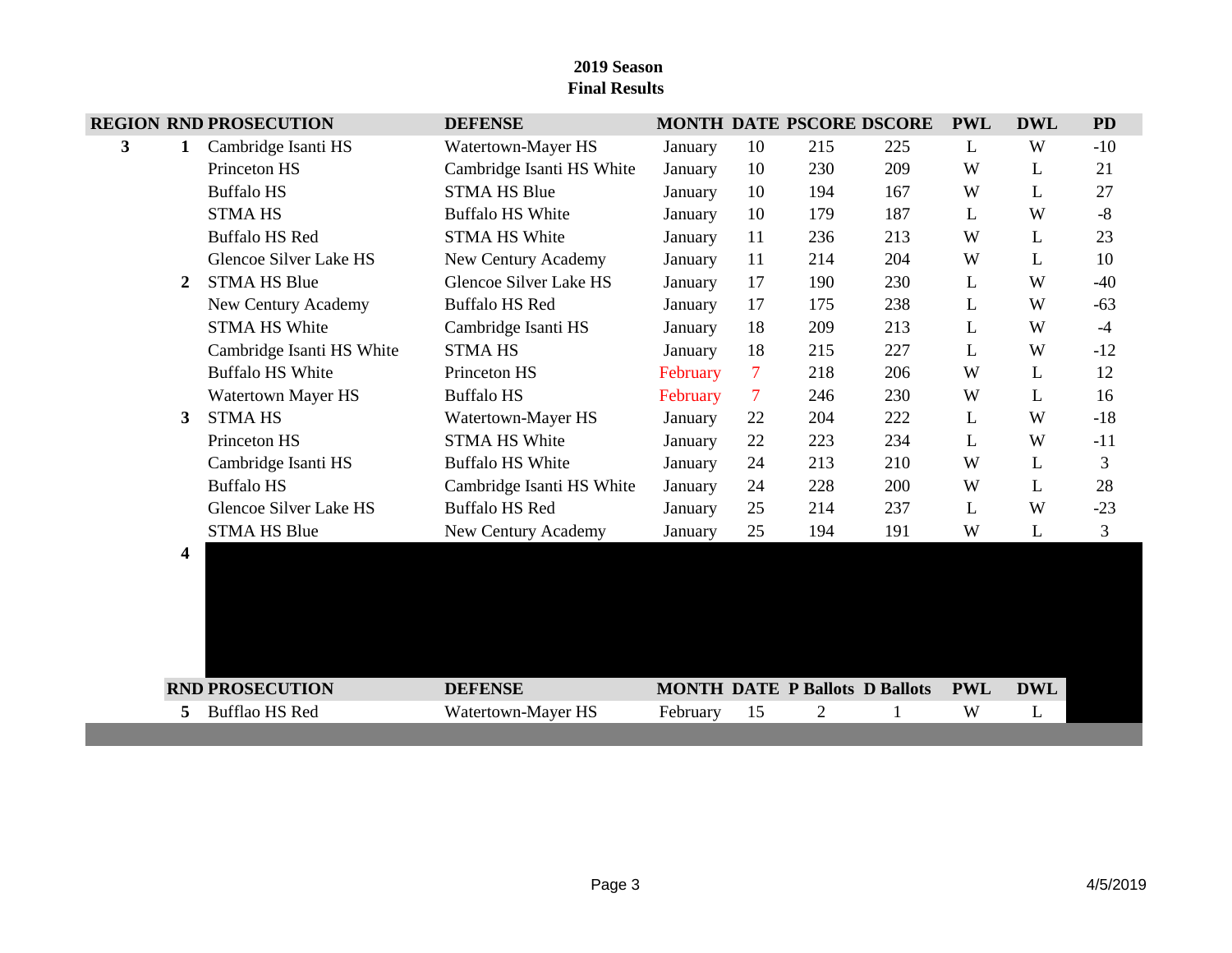|   | <b>REGION RND PROSECUTION</b> | <b>DEFENSE</b>     |          |    | <b>MONTH DATE PSCORE DSCORE</b>       |     | <b>PWL</b> | <b>DWL</b> | <b>PD</b> |
|---|-------------------------------|--------------------|----------|----|---------------------------------------|-----|------------|------------|-----------|
| 4 | Hills Beaver Creek            | Lakeview HS        | January  | 11 | 189                                   | 212 | L          | W          | $-23$     |
|   | Lakeview White                | Hills Beaver White | January  | 11 | 220                                   | 216 | W          | L          | 4         |
|   | Luverne HS                    | Springfield HS     | January  | 11 | 207                                   | 184 | W          | L          | 23        |
| 2 | Hills Beaver White            | Luverne HS         | January  | 16 | 192                                   | 234 | L          | W          | $-42$     |
|   | Springfiled HS                | Hills Beaver Creek | January  | 16 | 212                                   | 209 | W          | L          | 3         |
|   | Lakeview HS                   | Lakeview White     | January  | 17 | 200                                   | 190 | W          | L          | 10        |
| 3 | Hills Beaver White            | Hills Beaver Creek | January  | 23 | 179                                   | 208 | L          | W          | $-29$     |
|   | Lakeview White                | Springfield HS     | January  | 25 | 191                                   | 209 | L          | W          | $-18$     |
|   | Luverne HS                    | Lakeview HS        | January  | 25 | 223                                   | 205 | W          | L          | 18        |
| 4 |                               |                    |          |    |                                       |     |            |            |           |
|   | <b>RND PROSECUTION</b>        | <b>DEFENSE</b>     |          |    | <b>MONTH DATE P Ballots D Ballots</b> |     | <b>PWL</b> | <b>DWL</b> |           |
|   | Springfield HS                | Luverne HS         | February | 15 | $\theta$                              | 3   | L          | W          |           |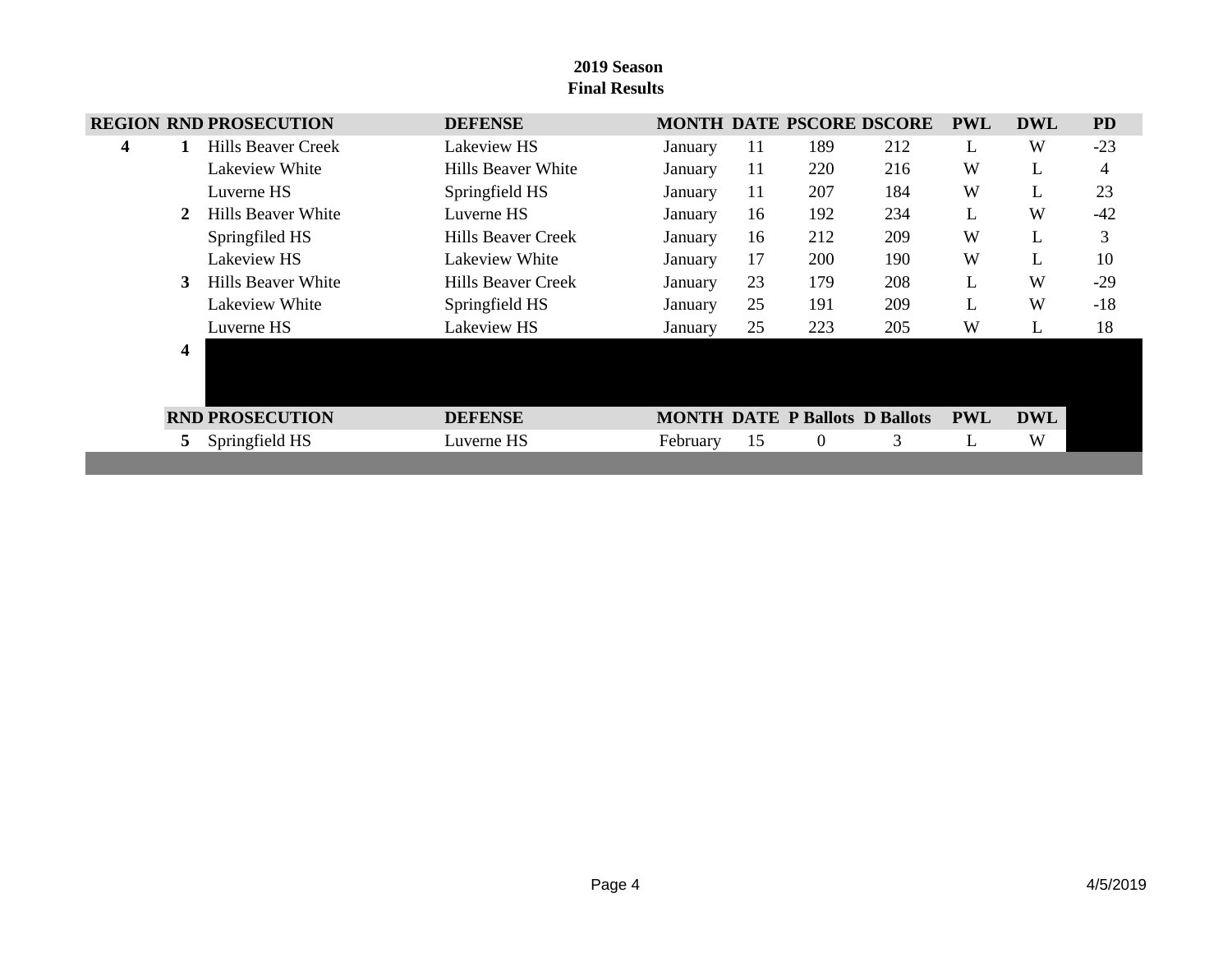|   |                         | <b>REGION RND PROSECUTION</b> | <b>DEFENSE</b>      |          |              |     | <b>MONTH DATE PSCORE DSCORE</b>       | <b>PWL</b> | <b>DWL</b>   | <b>PD</b> |
|---|-------------------------|-------------------------------|---------------------|----------|--------------|-----|---------------------------------------|------------|--------------|-----------|
| 5 | 1                       | Albert Lea HS White           |                     | January  | 7            | 199 |                                       | W-Bye      |              | 22        |
|   |                         | Albert Lea HS                 | St. Peter HS        | January  | 10           | 217 | 224                                   | L          | W            | $-7$      |
|   |                         | St. Peter HS Blue             | Albert Lea HS Blue  | January  | 10           | 212 | 215                                   | L          | W            | $-3$      |
|   |                         | <b>Fairmont HS</b>            | Albert Lea HS Red   | January  | 11           | 209 | 191                                   | W          | L            | 18        |
|   |                         | St. Peter HS White            | Waseca HS           | January  | 11           | 189 | 205                                   | L          | W            | $-16$     |
|   | 2                       | St. Peter HS Blue             |                     | January  | 14           | 199 |                                       | W-Bye      |              | 22        |
|   |                         | Albert Lea HS Blue            | St. Peter HS White  | January  | 17           | 222 | 195                                   | W          | $\mathbf{L}$ | 27        |
|   |                         | St. Peter HS                  | <b>Fairmont HS</b>  | January  | 17           | 238 | 239                                   | L          | W            | $-1$      |
|   |                         | Waseca HS                     | Albert Lea HS White | February | $\mathbf{1}$ | 230 | 221                                   | W          | L            | 9         |
|   |                         | Albert Lea HS Red             | Albert Lea HS       | February | 1            | 180 | 202                                   | L          | W            | $-22$     |
|   | 3                       | Albert Lea HS Red             |                     | January  | 21           | 199 |                                       | W-Bye      |              | 22        |
|   |                         | Fairmont HS                   | St. Peter HS Blue   | February | 5            | 212 | 201                                   | L          | W            | $-11$     |
|   |                         | St Peter HS White             | St. Peter HS        | January  | 24           | 189 | 237                                   | L          | W            | $-48$     |
|   |                         | Albert Lea HS                 | Waseca HS           | January  | 25           | 228 | 217                                   | W          | L            | 11        |
|   |                         | Albert Lea HS White           | Albert Lea HS Blue  | January  | 25           | 218 | 237                                   | L          | W            | $-19$     |
|   | $\overline{\mathbf{4}}$ |                               |                     |          |              |     |                                       |            |              |           |
|   |                         | <b>RND PROSECUTION</b>        | <b>DEFENSE</b>      |          |              |     | <b>MONTH DATE P Ballots D Ballots</b> | <b>PWL</b> | <b>DWL</b>   |           |
|   | 5                       | <b>Fairmont HS</b>            | Albert Lea HS Blue  | February | 14           | 3   | $\boldsymbol{0}$                      | W          | L            |           |
|   |                         |                               |                     |          |              |     |                                       |            |              |           |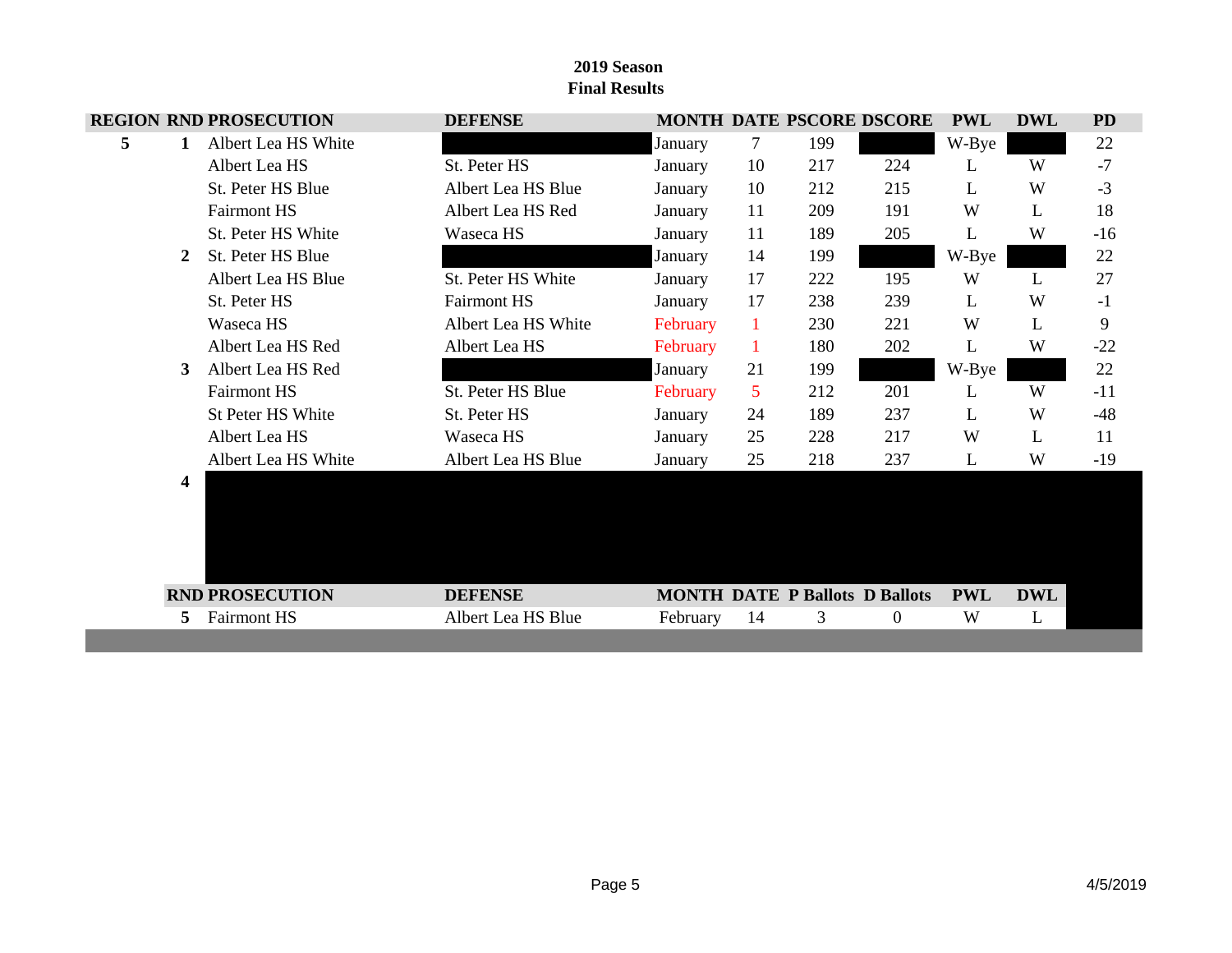# **REGION RND PROSECUTION DEFENSE MONTH DATE PSCORE DSCORE PWL DWL PD 6 1** Cotter HS Northfield White January 10 224 169 W L 55 Northfield HS Cotter White January 10 222 204 W L 18 Rochester Century **Rochester Lourdes** January 11 243 223 W L 20 Owatonna HS United South Central January 11 202 191 W L 11 United White Construction Owatonna White January 11 207 226 L W -19 2 Cotter White Cotter HS January 16 195 233 L W -38 United South Central Rochester Century February 4 176 222 L W -46 Rochester Lourdes United White February 4 199 0 W L-Forfeit 22 Northfield White Cowatonna HS February 1 169 198 L W -29 Owatonna White Northfield HS February 1 215 214 W L 1 **3** Rochester Century Cotter White January 25 244 216 W L 28 Cotter HS Rochester Lourdes January 25 222 226 L W -4 Owatonna HS Owatonna White January 25 208 220 L W -12 Northfield HS United South Central January 25 235 218 W L 17 United White Morthfield White January 25 221 226 L W -5  $4$ **RND PROSECUTION DEFENSE MONTH DATE P** Ballots **D** Ballots **PWL DWL 5** Rochester Century HS Owatonna HS White February 15 3 0 W L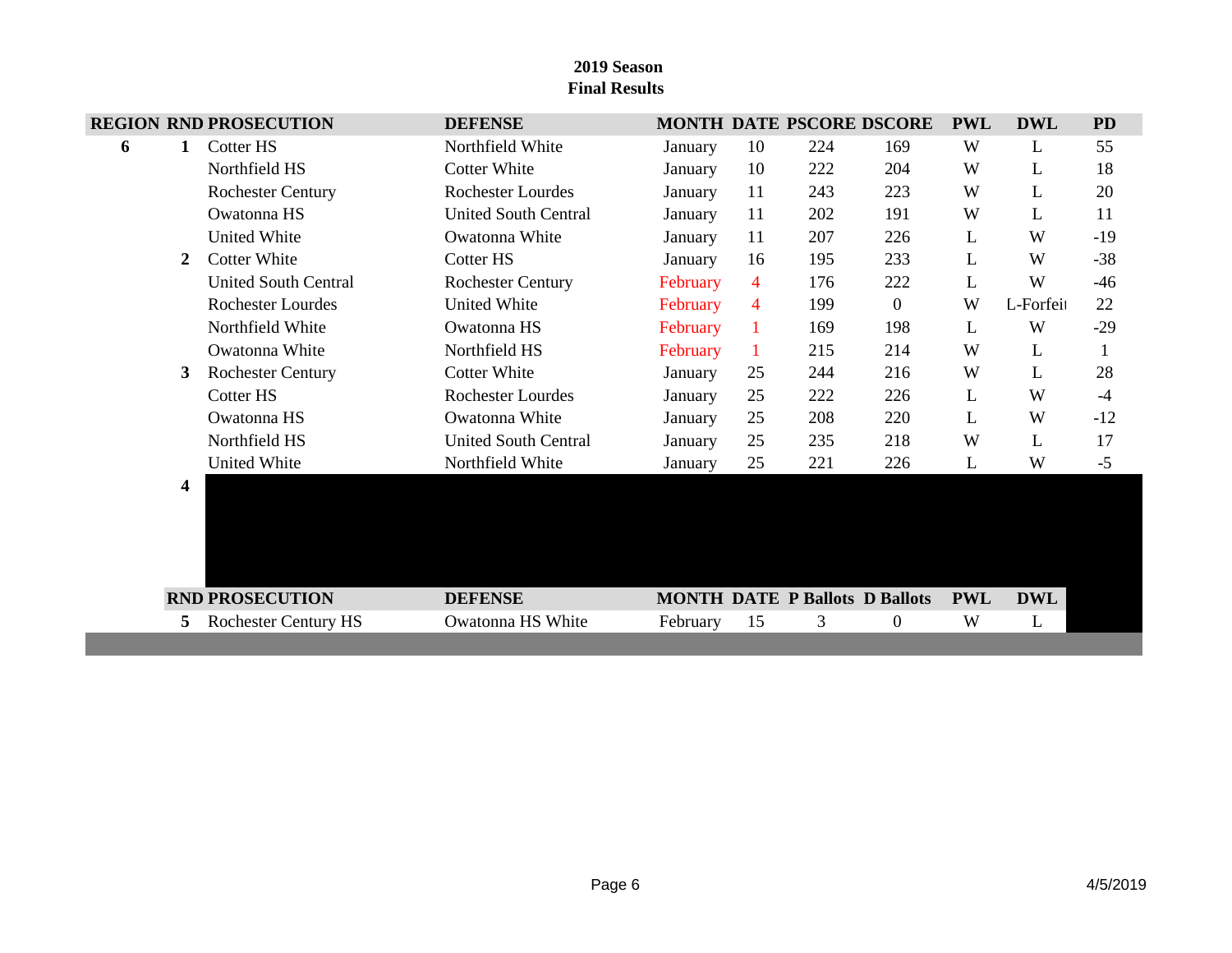|        |   | <b>REGION RND PROSECUTION</b> | <b>DEFENSE</b>                     |         |   |     | MONTH DATE PSCORE DSCORE | <b>PWL</b> | <b>DWL</b> | <b>PD</b>      |
|--------|---|-------------------------------|------------------------------------|---------|---|-----|--------------------------|------------|------------|----------------|
| $7-10$ | 1 | <b>Chesterton Academy</b>     | St. Thomas Academy                 | January | 8 | 228 | 162                      | W          | L          | 66             |
|        |   | <b>Visitation School Red</b>  | <b>Chesterton Academy White</b>    | January | 8 | 219 | 192                      | W          | L          | 27             |
|        |   | Cretin Derham Hall            | Parnassus Prep White               | January | 8 | 197 | 182                      | W          | L          | 15             |
|        |   | Eagan HS                      | Cretin Derham Hall White           | January | 8 | 248 | 215                      | W          | L          | 33             |
|        |   | Cretin Derham Hall Blue       | North Branch HS                    | January | 8 | 200 | 205                      | L          | W          | $-5$           |
|        |   | Woodbury-East Ridge Royal     | Cretin Derham Hall Red             | January | 8 | 207 | 195                      | W          | L          | 12             |
|        |   | <b>Eastview HS</b>            | Visitation School White            | January | 8 | 216 | 188                      | W          | L          | 28             |
|        |   | Parnassus Prep School         | Woodbury-East Ridge Golden January |         | 8 | 184 | 180                      | W          | L          | 4              |
|        |   | Nova Classical Academy        | <b>Farmington HS</b>               | January | 8 | 250 | 205                      | W          | L          | 45             |
|        |   | Irondale HS                   | Nova Classical White               | January | 8 | 172 | 257                      | L          | W          | $-85$          |
|        |   | Hill-Murray HS                | St. Agnes White                    | January | 8 | 232 | 226                      | W          | L          | 6              |
|        |   | Stillwater Area HS            | <b>Nova Classical Blue</b>         | January | 8 | 244 | 242                      | W          | L          | $\overline{2}$ |
|        |   | <b>Totino Grace HS</b>        | Farmington HS White                | January | 8 | 208 | 209                      | L          | W          | $-1$           |
|        |   | St. Agnes School              | <b>Higher Ground Academy</b>       | January | 8 | 166 | 150                      | W          | L          | 16             |
|        |   | <b>Higher Ground White</b>    | <b>Liberty Classical Academy</b>   | January | 8 | 201 | 237                      | L          | W          | $-36$          |
|        |   | St. Paul Central HS           | <b>Eastview HS Blue</b>            | January | 8 | 235 | 233                      | W          | L          | 2              |
|        |   | Farmington HS Red             | Rosemount HS                       | January | 8 | 222 | 195                      | W          | L          | 27             |
|        |   | <b>Eastview HS White</b>      | <b>Mounds View HS</b>              | January | 8 | 203 | 192                      | W          | L          | 11             |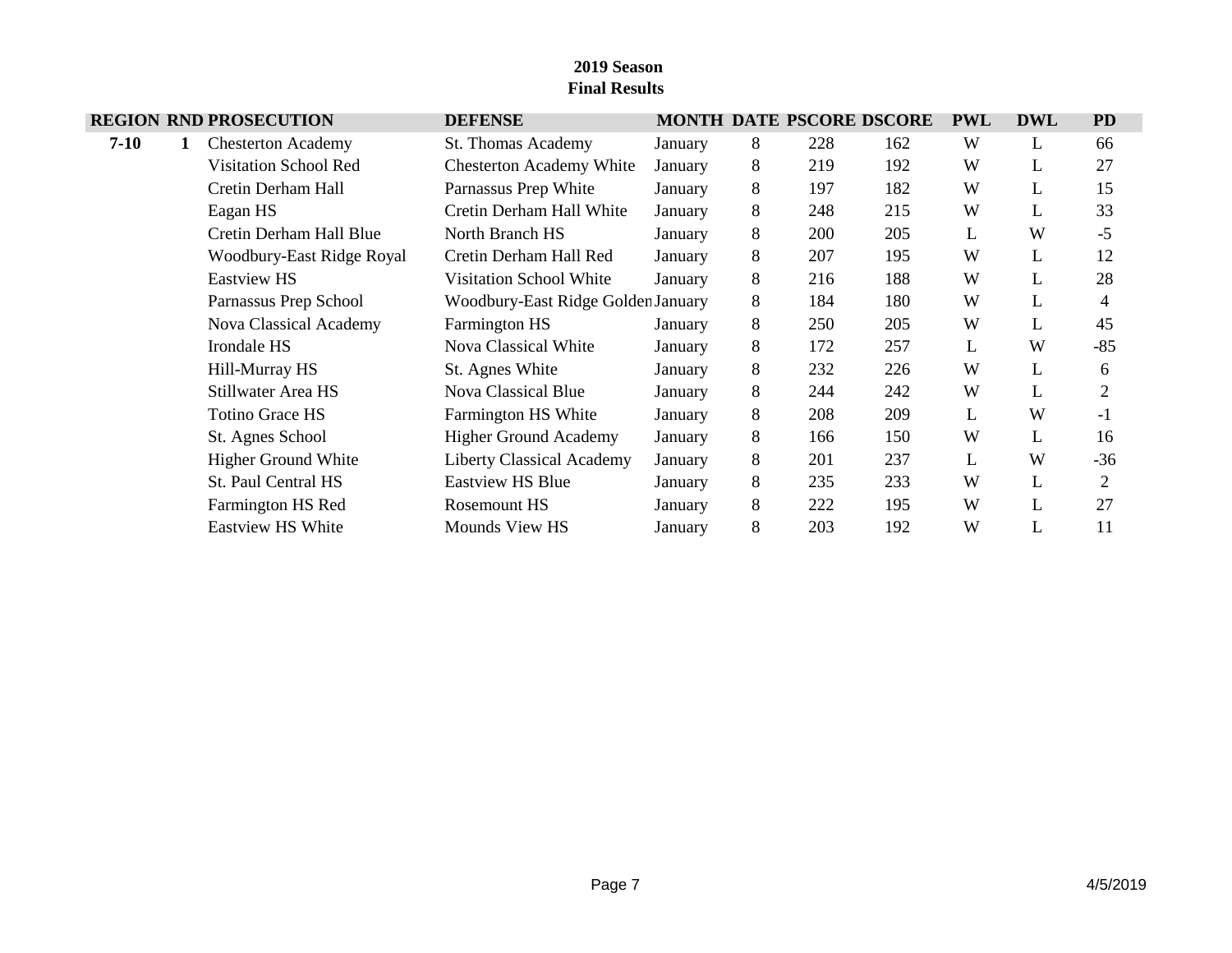|          |              | <b>REGION RND PROSECUTION</b>    | <b>DEFENSE</b>               |         |    |     | MONTH DATE PSCORE DSCORE | <b>PWL</b> | <b>DWL</b> | <b>PD</b>      |
|----------|--------------|----------------------------------|------------------------------|---------|----|-----|--------------------------|------------|------------|----------------|
| $7 - 10$ | $\mathbf{2}$ | Cretin Derham Hall White         | Nova Classical Academy       | January | 15 | 198 | 241                      | L          | W          | $-43$          |
|          |              | Cretin Derham Hall Red           | Hill-Murray HS               | January | 15 | 190 | 215                      | L          | W          | $-25$          |
|          |              | <b>Chesterton Academy White</b>  | Stillwater Area HS           | January | 15 | 183 | 252                      | L          | W          | $-69$          |
|          |              | <b>Eastview HS Blue</b>          | Cretin Derham Hall Blue      | January | 15 | 226 | 180                      | W          | L          | 46             |
|          |              | Farmington HS                    | <b>Eastview HS</b>           | January | 15 | 171 | 202                      | L          | W          | $-31$          |
|          |              | Farmington HS White              | Woodbury-East Ridge Royal    | January | 15 | 197 | 227                      | L          | W          | $-30$          |
|          |              | <b>Higher Ground Academy</b>     | Eagan HS                     | January | 15 | 180 | 219                      | L          | W          | $-39$          |
|          |              | <b>Liberty Classical Academy</b> | <b>Eastview HS White</b>     | January | 15 | 209 | 203                      | W          | L          | 6              |
|          |              | Mounds View HS                   | Parnassus Preparatory        | January | 15 | 190 | 235                      | L          | W          | $-45$          |
|          |              | Nova Classical White             | <b>Chesterton Academy</b>    | January | 15 | 201 | 206                      | L          | W          | $-5$           |
|          |              | Nova Classical Blue              | St. Paul Central HS          | January | 15 | 210 | 204                      | W          | L          | 6              |
|          |              | Parnassus Prep White             | St. Agnes School             | January | 15 | 189 | 175                      | W          | L          | 14             |
|          |              | Rosemount HS                     | Cretin Derham Hall           | January | 15 | 209 | 247                      | L          | W          | $-38$          |
|          |              | St. Agnes White                  | <b>Visitation School Red</b> | January | 15 | 210 | 226                      | L          | W          | $-16$          |
|          |              | St. Thomas Academy               | Higher Ground White          | January | 15 | 189 | 187                      | W          | L          | $\overline{2}$ |
|          |              | <b>Visitation School White</b>   | <b>Totino Grace HS</b>       | January | 15 | 208 | 227                      | L          | W          | $-19$          |
|          |              | Woodbury-East Ridge Gold         | Irondale HS                  | January | 15 | 221 | 196                      | W          | L          | 25             |
|          |              | North Branch HS                  | Farmington HS Red            | January | 15 | 214 | 226                      | L          | W          | $-12$          |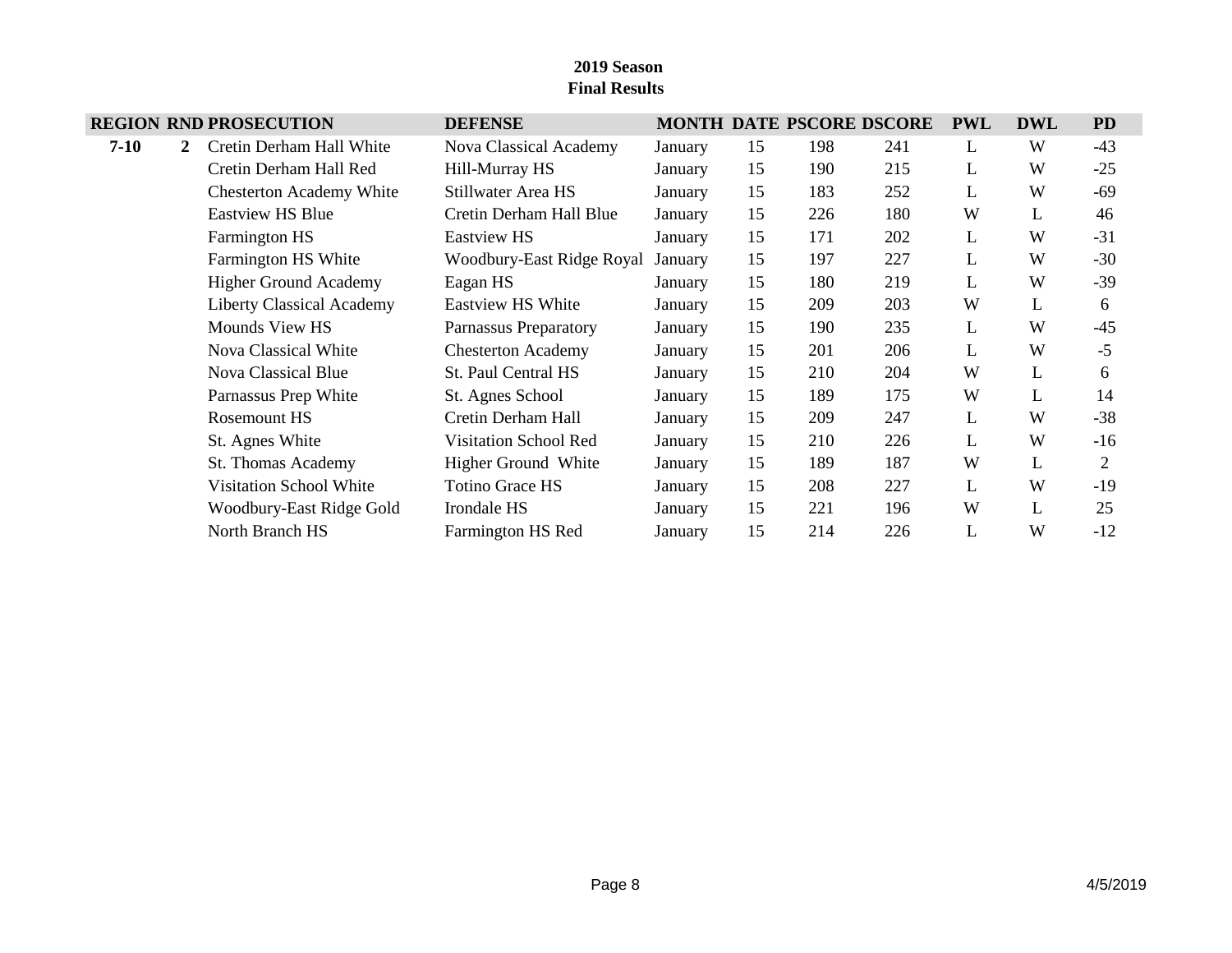|        |   | <b>REGION RND PROSECUTION</b> | <b>DEFENSE</b>                      |         |    |     | MONTH DATE PSCORE DSCORE | <b>PWL</b> | <b>DWL</b> | <b>PD</b>      |
|--------|---|-------------------------------|-------------------------------------|---------|----|-----|--------------------------|------------|------------|----------------|
| $7-10$ | 3 | <b>Higher Ground White</b>    | Cretin Derham Hall White            | January | 22 | 207 | 211                      | L          | W          | $-4$           |
|        |   | St. Agnes School              | Cretin Derham Hall Red              | January | 22 | 215 | 233                      | L          | W          | $-18$          |
|        |   | St. Paul Central HS           | <b>Chesterton Academy White</b>     | January | 22 | 237 | 226                      | W          | L          | 11             |
|        |   | Woodbury-East Ridge Royal     | <b>Eastview HS Blue</b>             | January | 22 | 238 | 243                      | L          | W          | $-5$           |
|        |   | <b>Chesterton Academy</b>     | <b>Farmington HS</b>                | January | 22 | 237 | 219                      | W          | L          | 18             |
|        |   | Cretin Derham Hall            | Farmington HS White                 | January | 22 | 211 | 182                      | W          | L          | 29             |
|        |   | Irondale HS                   | <b>Higher Ground Academy</b>        | January | 22 | 178 | 189                      | L          | W          | $-11$          |
|        |   | Farmington HS Red             | <b>Liberty Classical Academy</b>    | January | 22 | 199 | 224                      | L          | W          | $-25$          |
|        |   | Nova Classical Academy        | Mounds View HS                      | January | 22 | 225 | 182                      | W          | L          | 43             |
|        |   | <b>Eastview HS</b>            | North Branch HS                     | January | 22 | 236 | 195                      | W          | L          | 41             |
|        |   | Eagan HS                      | Nova Classical Academy Whi January  |         | 22 | 238 | 241                      | L          | W          | $-3$           |
|        |   | Hill-Murray HS                | Nova Classical Academy Blue January |         | 22 | 224 | 225                      | L          | W          | $-1$           |
|        |   | <b>Totino Grace HS</b>        | Parnassus Preparatory White January |         | 22 | 202 | 200                      | W          | L          | $\overline{2}$ |
|        |   | <b>Eastview HS White</b>      | St. Agnes White                     | January | 22 | 201 | 218                      | L          | W          | $-17$          |
|        |   | Parnassus Preparatory         | Rosemount HS                        | January | 22 | 207 | 187                      | W          | L          | 20             |
|        |   | <b>Visitation School Red</b>  | St. Thomas Academy                  | January | 22 | 229 | 190                      | W          | L          | 39             |
|        |   | Cretin Derham Hall Blue       | <b>Visitation School White</b>      | January | 22 | 183 | 198                      | L          | W          | $-15$          |
|        |   | Stillwater Area HS            | Woodbury-East Ridge Golden January  |         | 22 | 221 | 211                      | W          |            | 10             |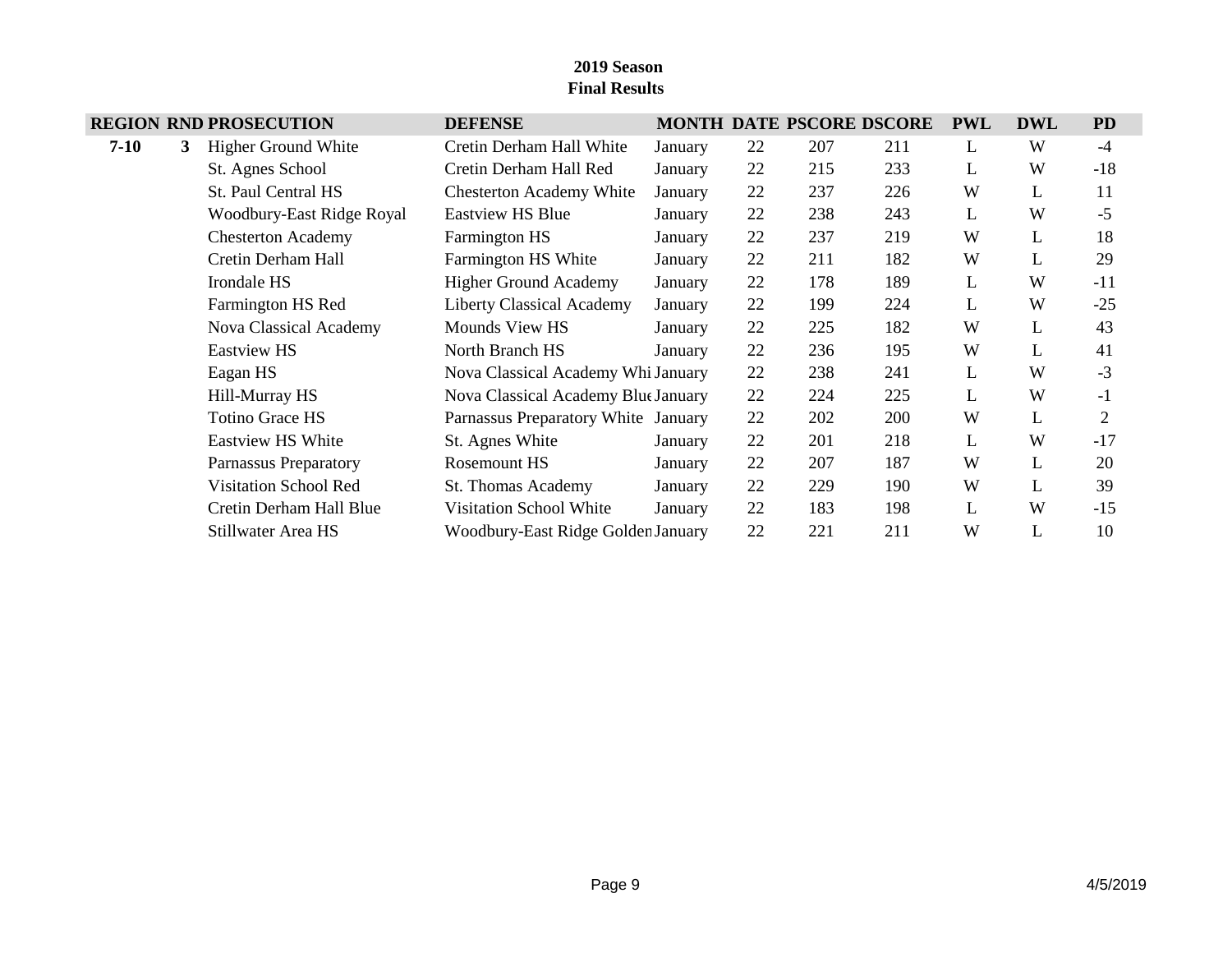|          |   | <b>REGION RND PROSECUTION</b> | <b>DEFENSE</b>            |          |    |                | MONTH DATE PSCORE DSCORE PWL   |            | <b>DWL</b> | <b>PD</b> |
|----------|---|-------------------------------|---------------------------|----------|----|----------------|--------------------------------|------------|------------|-----------|
| $7 - 10$ | 4 |                               |                           |          |    |                |                                |            |            |           |
|          |   |                               |                           |          |    |                |                                |            |            |           |
|          |   | RND PROSECUTION               | <b>DEFENSE</b>            |          |    |                | MONTH DATE P Ballots D Ballots | <b>PWL</b> | <b>DWL</b> |           |
|          | 5 | Nova Classical Academy        | <b>Chesterton Academy</b> | February | 20 | $\mathbf{1}$   | 2                              | L          | W          |           |
|          |   | Liberty Clasical Academy      | Eastview HS               | February | 20 | $\overline{0}$ | 3                              | L          | W          |           |
|          |   | Parnassus Preparatory         | Visitation School Red     | February | 20 | $\mathbf{0}$   | 3                              | L          | W          |           |
|          |   | Stillwater HS                 | Cretin Derham Hall HS     | February | 20 | $\overline{2}$ |                                | W          | L          |           |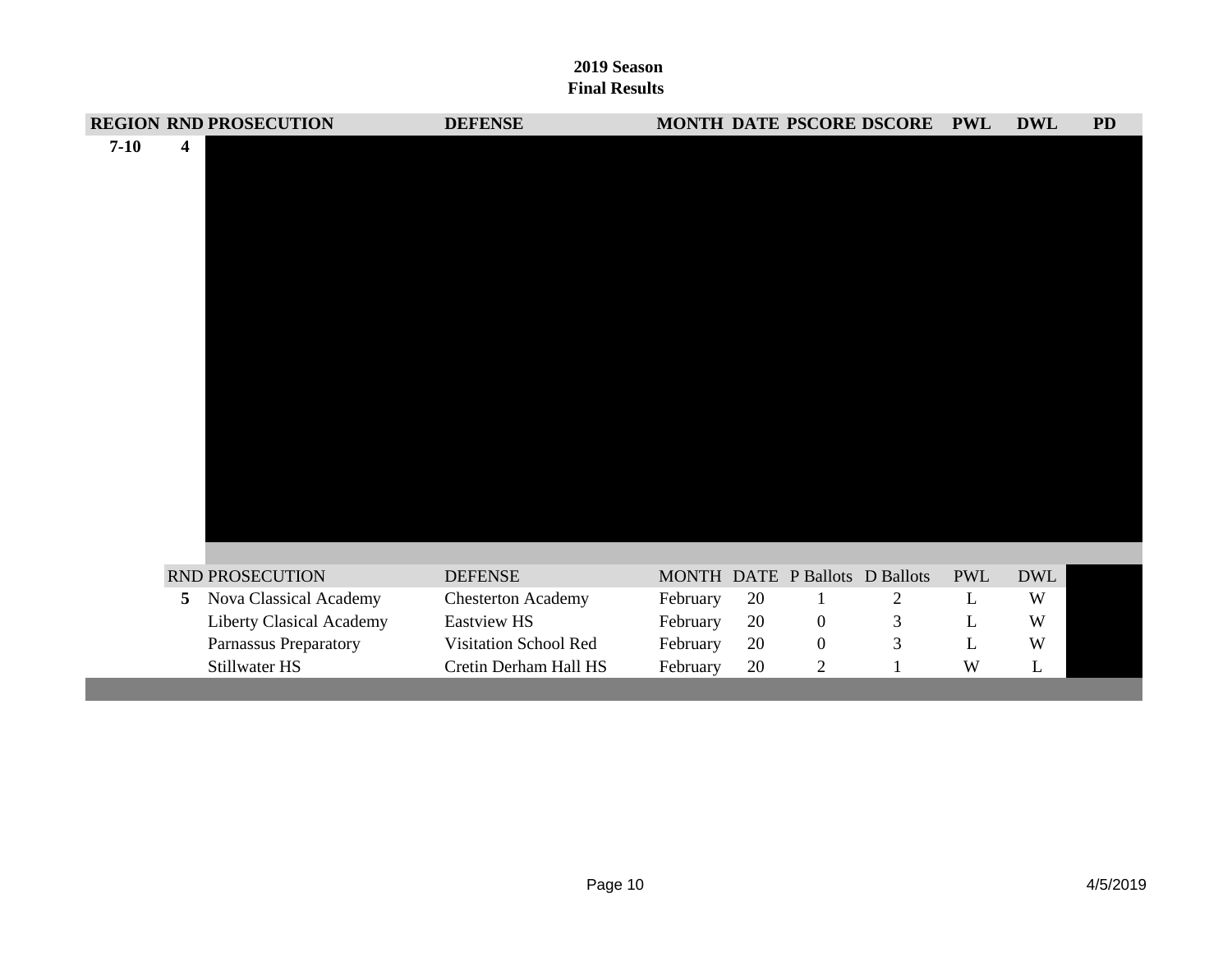|           |   | <b>REGION RND PROSECUTION</b> | <b>DEFENSE</b>               |         |    |     | MONTH DATE PSCORE DSCORE | <b>PWL</b> | <b>DWL</b> | <b>PD</b>      |
|-----------|---|-------------------------------|------------------------------|---------|----|-----|--------------------------|------------|------------|----------------|
| $11 - 16$ | 1 | Apple Valley HS               | Wayzata HS                   | January | 10 | 204 | 184                      | W          | L          | 20             |
|           |   | Fourth Baptist Christian      | Apple Valley HS White        | January | 10 | 169 | 205                      | L          | W          | $-36$          |
|           |   | Apple Valley HS Blue          | Benilde-St Margaret White    | January | 10 | 210 | 219                      | L          | W          | $-9$           |
|           |   | Prior Lake HS                 | Lakeville North HS Red       | January | 10 | 209 | 197                      | W          | L          | 12             |
|           |   | Lakeville South HS            | Minnetonka HS White          | January | 10 | 209 | 213                      | L          | W          | $-4$           |
|           |   | Wayzata HS Blue               | Osseo HS                     | January | 10 | 223 | 239                      | L          | W          | $-16$          |
|           |   | <b>Holy Family Catholic</b>   | <b>Eden Prairie HS White</b> | January | 10 | 202 | 228                      | L          | W          | $-26$          |
|           |   | DeLaSalle                     | Prior Lake HS White          | January | 10 | 227 | 213                      | W          | L          | 14             |
|           |   | Wayzata HS Green              | Lakeville North HS Blue      | January | 10 | 184 | 219                      | L          | W          | $-35$          |
|           |   | Eagle Ridge Academy           | Wayzata HS White             | January | 10 | 205 | 218                      | L          | W          | $-13$          |
|           |   | West Lutheran HS              | Holy Family Catholic White   | January | 10 | 212 | 184                      | W          | L          | 28             |
|           |   | Eden Prairie HS Blue          | Prior Lake HS Blue           | January | 10 | 221 | 219                      | W          | L          | $\overline{2}$ |
|           |   | Lakeville North HS White      | <b>Breck School White</b>    | January | 10 | 222 | 225                      | L          | W          | $-3$           |
|           |   | Benilde-St Margaret           | Maple Grove HS               | January | 10 | 225 | 200                      | W          | L          | 25             |
|           |   | Park Center HS                | Lakeville South HS White     | January | 10 | 219 | 233                      | L          | W          | $-14$          |
|           |   | <b>Breck School</b>           | Edina HS White               | January | 10 | 216 | 222                      | L          | W          | $-6$           |
|           |   | Minnetonka HS                 | <b>Burnsville HS</b>         | January | 10 | 218 | 196                      | W          | L          | 22             |
|           |   | Edina HS Blue                 | Centennial HS                | January | 10 | 197 | 166                      | W          | L          | 31             |
|           |   | <b>Eden Prairie HS</b>        | Lakeville South HS Blue      | January | 10 | 200 | 208                      | L          | W          | $-8$           |
|           |   | Shakopee Schools              | Eagle Ridge Acad White       | January | 10 | 174 | 204                      | L          | W          | $-30$          |
|           |   | Lakeville North HS            | Edina HS                     | January | 10 | 226 | 204                      | W          | L          | 22             |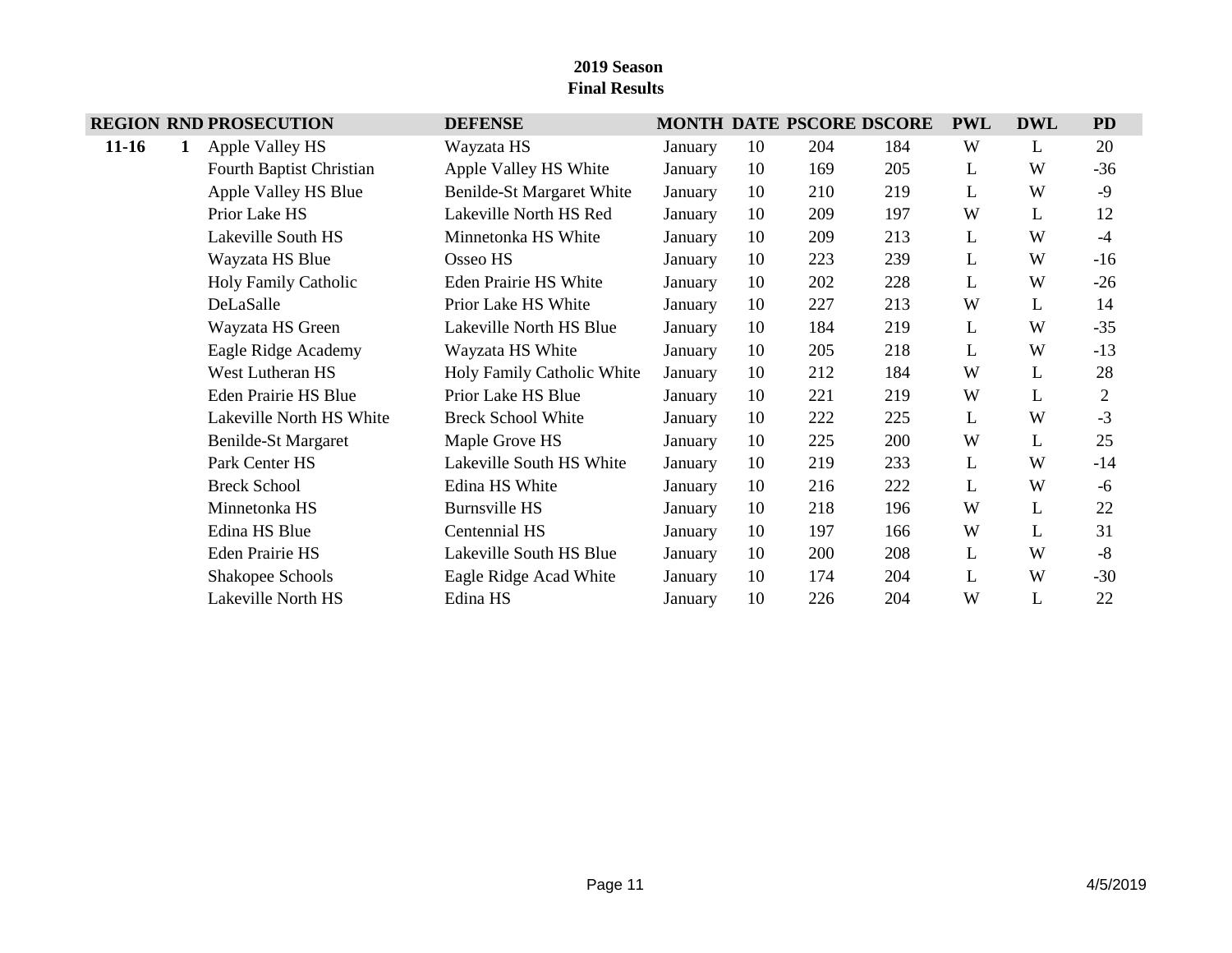# **REGION RND PROSECUTION DEFENSE MONTH DATE PSCORE DSCORE PWL DWL PD 11-16 2** Apple Valley HS White Eagle Ridge Academy January 17 233 210 W L 23 Benilde-St Margaret White Minnetonka HS January 17 228 212 W L 16 Breck School White West Lutheran HS January 17 206 185 W L 21 Burnsville HS **Edina HS Blue** January 17 201 226 L W -25 Centennial HS Apple Valley HS Blue January 17 192 205 L W -13 Prior Lake HS White Lakeville North HS January 17 245 255 L W -10 Eagle Ridge White Fourth Baptist Christian January 17 230 232 L W -3 Eden Prairie HS White Park Center HS January 17 216 163 W L 53 Edina HS Apple Valley HS January 17 220 239 L W -19 Edina HS White Benilde-St Margaret HS January 17 199 211 L W -12 Holy Family HS White Shakopee Schools January 17 224 223 W L 1 Lakeville North HS Red Wayzata HS Blue January 17 217 218 L W -1 Lakeville South HS White DeLaSalle HS January 17 191 183 W L 7 Lakeville South HS Blue Holy Family Catholic HS January 17 231 218 W L 13 Minnetonka HS White Eden Prairie HS Blue January 17 210 244 L W -34 Osseo HS Lakeville North HS White January 17 233 222 W L 11 Prior Lake HS Blue Breck School January 17 228 204 W L 24 Wayzata HS **Prior Lake HS** January 17 212 201 W L 11 Wayzata HS White Eden Prairie HS January 17 204 153 W L 51 Lakeville North HS Blue Lakeville South HS January 17 219 216 W L 3 Maple Grove HS Wayzata HS Green January 17 216 213 W L 3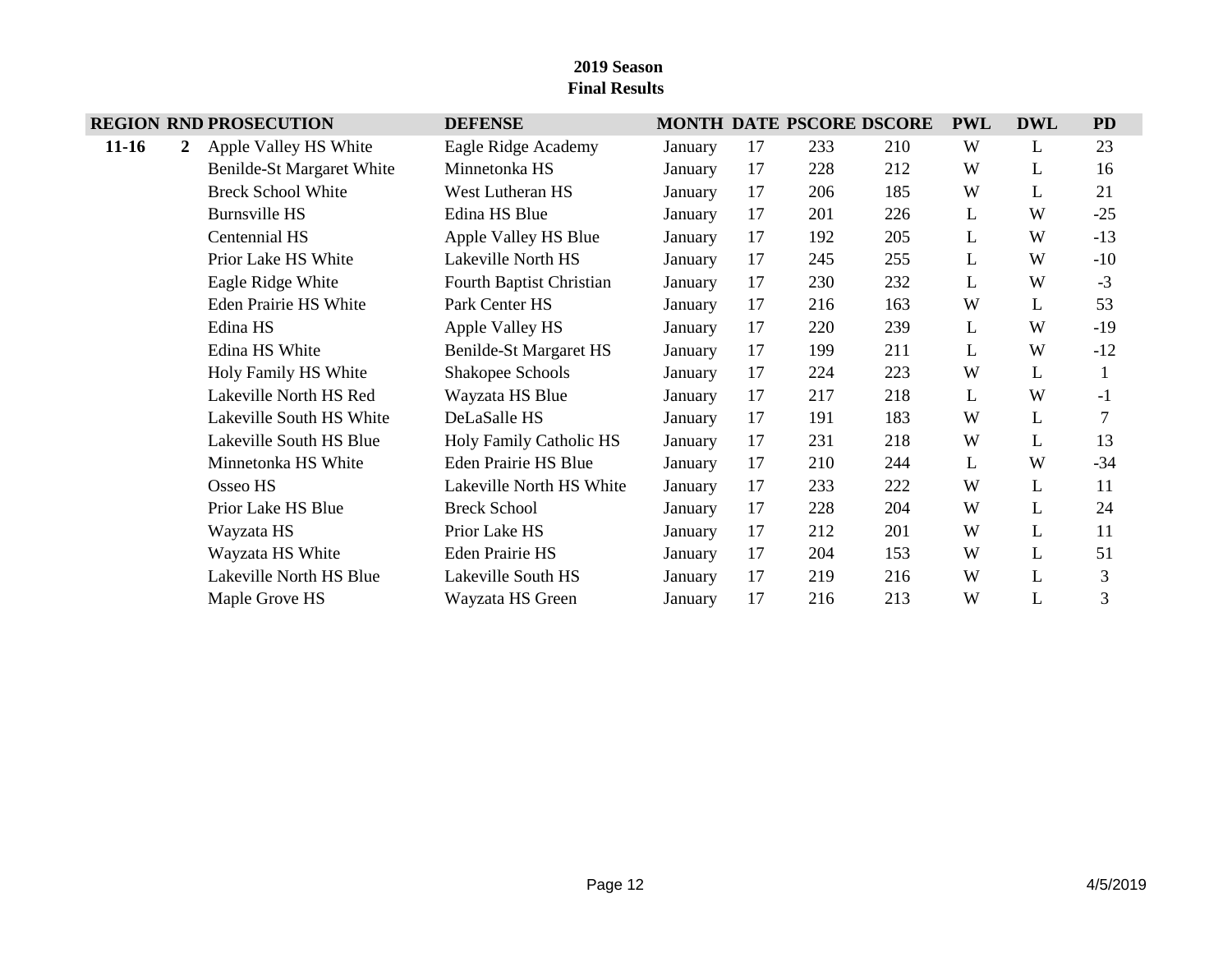|           |   | <b>REGION RND PROSECUTION</b>   | <b>DEFENSE</b>             |         |    |     | <b>MONTH DATE PSCORE DSCORE</b> | <b>PWL</b> | <b>DWL</b> | <b>PD</b>      |
|-----------|---|---------------------------------|----------------------------|---------|----|-----|---------------------------------|------------|------------|----------------|
| $11 - 16$ | 3 | Lakeville North HS White        | Apple Valley HS White      | January | 24 | 228 | 257                             | L          | W          | $-29$          |
|           |   | Eagle Ridge Academy             | Benilde-St Margaret White  | January | 24 | 227 | 229                             | L          | W          | $-2$           |
|           |   | Apple Valley HS Blue            | <b>Breck School White</b>  | January | 24 | 196 | 233                             | L          | W          | $-37$          |
|           |   | Wayzata HS Green                | <b>Burnsville HS</b>       | January | 24 | 202 | 203                             | L          | W          | $-1$           |
|           |   | <b>Eden Prairie HS Blue</b>     | Centennial HS              | January | 24 | 243 | 216                             | W          | L          | 26             |
|           |   | <b>Breck School</b>             | Wayzata HS White           | January | 24 | 226 | 238                             | L          | W          | $-12$          |
|           |   | Lakeville North HS              | Eagle Ridge Academy White  | January | 24 | 232 | 201                             | W          |            | 31             |
|           |   | Apple Valley HS                 | Eden Prairie HS White      | January | 24 | 202 | 195                             | W          | L          |                |
|           |   | Wayzata HS Blue                 | Edina HS                   | January | 24 | 191 | 192                             | L          | W          | $-1$           |
|           |   | Minnetonka HS                   | Edina HS White             | January | 24 | 214 | 242                             | L          | W          | $-28$          |
|           |   | Benilde-St Margaret HS          | Holy Family Catholic White | January | 24 | 252 | 187                             | W          | L          | 65             |
|           |   | Eden Prairie HS                 | Lakeville North HS Red     | January | 24 | 209 | 196                             | W          | L          | 13             |
|           |   | <b>Fourth Baptist Christian</b> | Lakeville South HS White   | January | 24 | 208 | 233                             | L          | W          | $-25$          |
|           |   | Prior Lake HS                   | Lakeville South HS Blue    | January | 24 | 201 | 208                             | L          | W          | $-7$           |
|           |   | Shakopee Schools                | Maple Grove HS             | January | 24 | 189 | 229                             | L          | W          | $-40$          |
|           |   | DeLaSalle HS                    | Minnetonka HS White        | January | 24 | 209 | 207                             | W          |            | $\overline{2}$ |
|           |   | Edina HS Blue                   | Osseo HS                   | January | 24 | 213 | 198                             | W          | L          | 16             |
|           |   | Holy Family Catholic HS         | Prior Lake HS White        | January | 24 | 223 | 225                             | L          | W          | $-2$           |
|           |   | Lakeville South HS              | Wayzata HS                 | January | 24 | 200 | 189                             | W          |            | 11             |
|           |   | Park Center HS                  | Prior Lake HS Blue         | January | 24 | 208 | 246                             | L          | W          | $-38$          |
|           |   | West Lutheran HS                | Lakeville North HS Blue    | January | 24 | 216 | 208                             | W          |            | 8              |